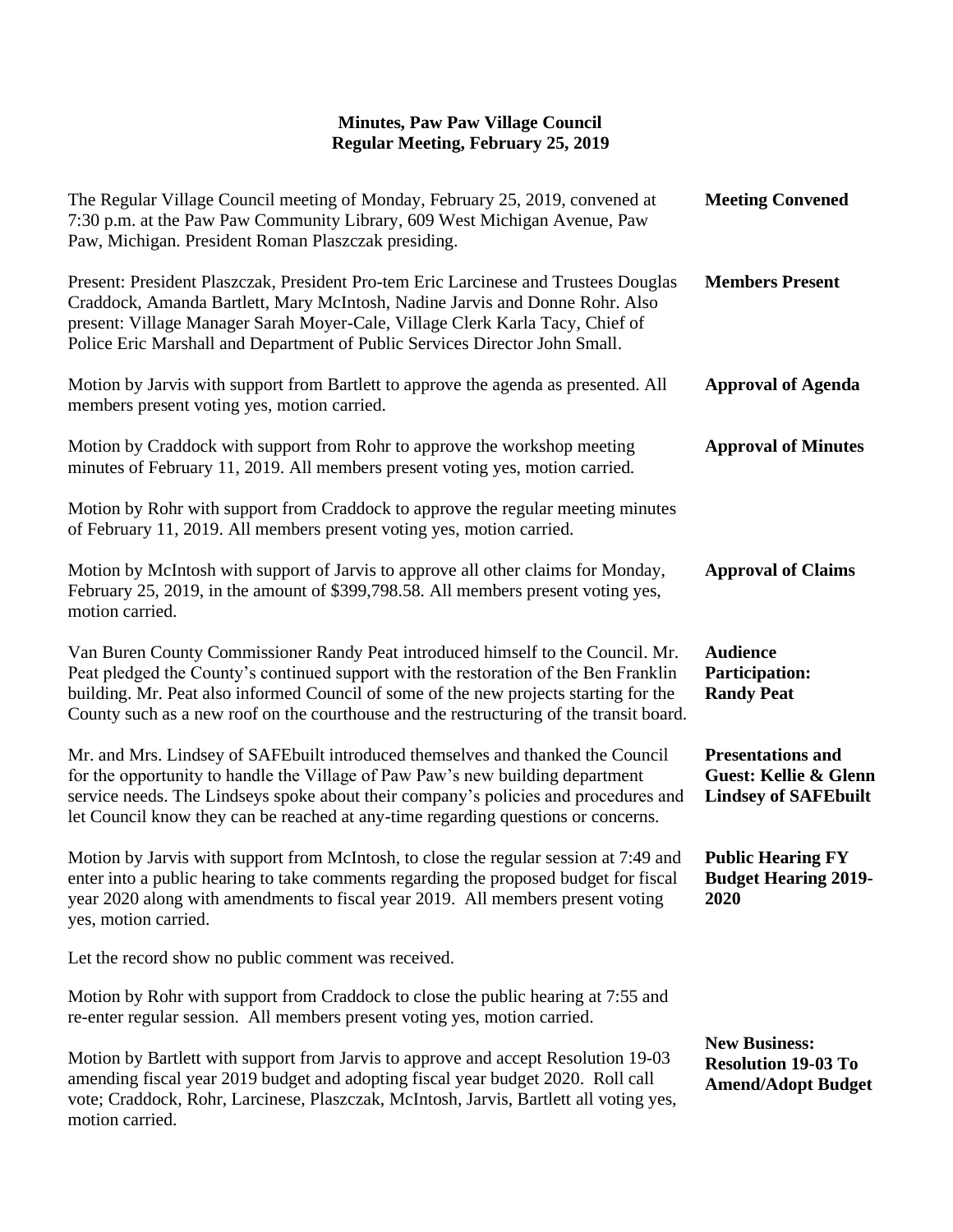Moyer-Cale reported the Village annually reviews the fee schedule and update charges to ensure that our fees reflect the cost of services provided by the Village. The Village also needs to adopt a fee schedule for building department services due to our switch to SAFEbuilt. The fee schedule being adopted is the same as the State of Michigan's posted fees.

Motion by Rohr with support of Craddock to adopt Resolution 19-04 Adoption of Amended Fee Schedule. All members present voting yes, motion carried.

Moyer-Cale reported the Village has reached a tentative agreement with the union contingent upon ratification by the Council. The union has already voted to accept the changes to the collective bargaining agreement.

Motion by Rohr with support from Jarvis to approve the terms of the tentative agreement with IUOE and to authorize the Village Manager to execute the collective bargaining agreement when the new terms are incorporated in the final document. Roll call vote; Bartlett, Jarvis, McIntosh, Plaszczak, Larcinese, Rohr, Craddock all voting yes, motion carried.

Moyer-Cale reported that Resolution 19-05 would establish the Village Manager as the authorized signer on documents related to MERS plans.

Motion by McIntosh with support of Bartlett to adopt Resolution 19-05 Resolution Establishing Authorized Signatories MERS. All members present voting yes, motion carried.

Moyer-Cale informed the Council that this defined benefit plan will be applicable to DPS union employees hired after March 1, 2019. The plan reflects the changes to the collective bargaining agreement. It provides pension benefits with a 1.5% multipler, 10- year vesting period, and 5-year Final Average Compensation. The required employee contribution is 3%.

Motion by Bartlett with support of Rohr to approve the Defined Benefit Plan Adoption Agreement for DPS union employees hired after March 1, 2019. All members present voting yes, motion carried.

Moyer-Cale explained resolution 19-06 allows MERS to set up a health care savings program for new DPS union employees hired after March 1, 2019. This plan requires a 1% employee and 1% employer contribution. There will a 10-year vesting period to mirror the pension benefit vesting period.

Motion by Jarvis with support of Bartlett to adopt Resolution 19-06 MERS Health Care Savings Program Uniform Resolution. All members present voting yes, motion carried.

**Resolution 19-04 Adoption of Amended Fee Schedule**

**Ratification of 2019- 2023 IUOE Collective Bargaining Agreement**

**Resolution 19-05 Resolution Establishing Authorized Signatories for MERS**

**MERS Defined Benefit Plan Adoption Agreement**

**Resolution 19-06 MERS Health Care Savings Program Uniform Resolution**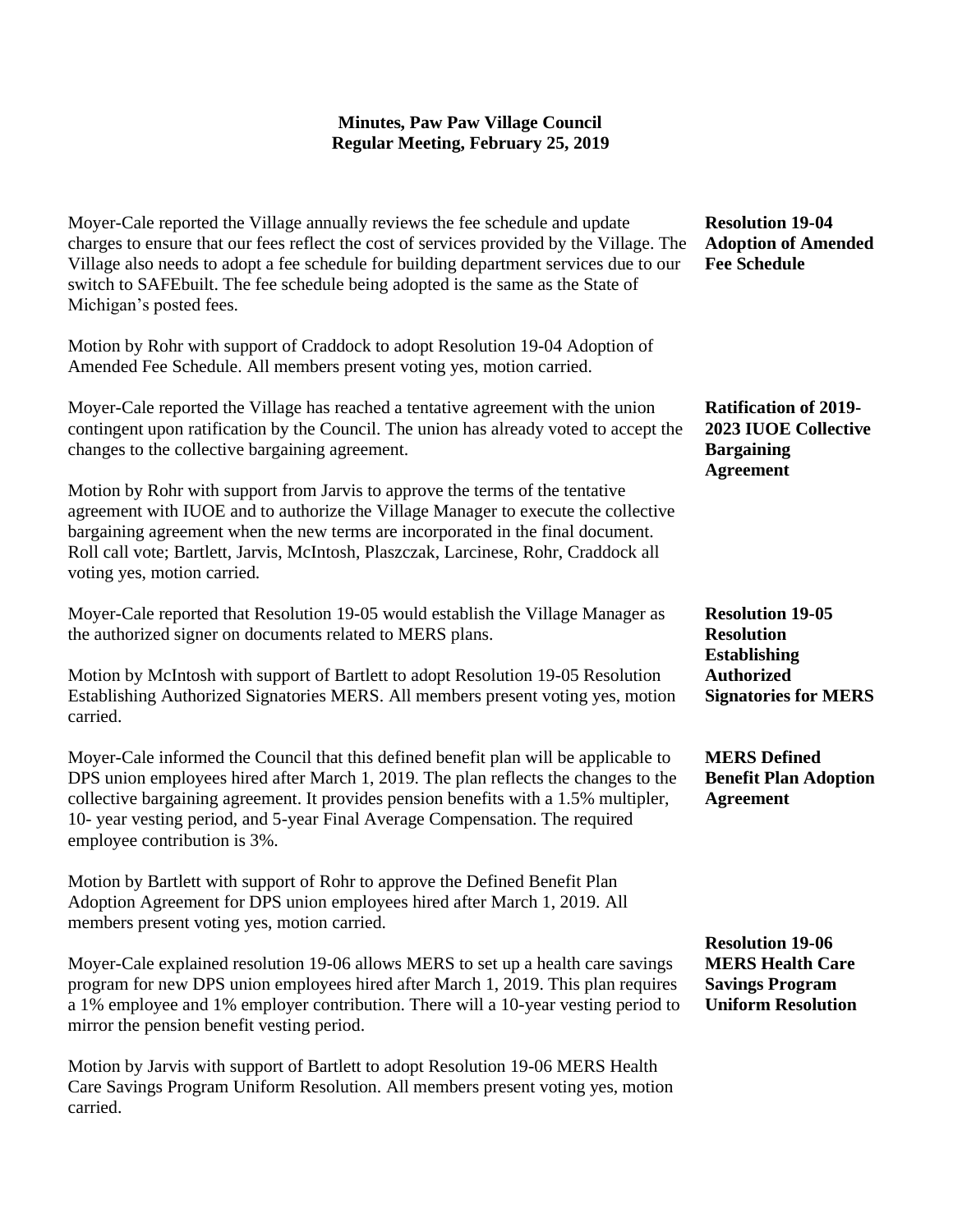| Moyer-Cale reported Public Act 152 requires certain restrictions on medical coverage<br>limits for employees of municipal governments. There is also a provision to opt out of<br>these requirements. Resolution 19-03 would opt out formally, which is consistent with<br>the previous acts of the Council.                                                                                                            | <b>Ongoing Business:</b><br><b>Resolution 19-07 PA</b><br><b>152 Exemption</b><br><b>Resolution</b>     |
|-------------------------------------------------------------------------------------------------------------------------------------------------------------------------------------------------------------------------------------------------------------------------------------------------------------------------------------------------------------------------------------------------------------------------|---------------------------------------------------------------------------------------------------------|
| Motion by Rohr with support from Craddock to adopt Resolution 19-07 to opt out of<br>the reuirements of PA 152. Roll call vote; Craddock, Rohr, Larcinese, Plaszczak,<br>McIntosh, Jarvis, Bartlett all voting yes, motion carried.                                                                                                                                                                                     |                                                                                                         |
| Moyer-Cale once again presented to the Council Barr Engineering's suggestions for<br>dam repair/replacement. Moyer-Cale noted the Council will need to select a path in<br>the near future in order to secure project funding. The Council asked Moyer-Cale to<br>schedule a workshop in April to further discuss.                                                                                                      | <b>Briggs Mill Dam</b><br><b>Options</b>                                                                |
| Moyer-Cale reported a public hearing is required for the Village's application to<br>MEDC for the 210 E Michigan rehabilitation project. A public hearing was previously<br>held but since the applicant is also receiving revolving loan funding from the county<br>and the grant amount has increased, we have to do the public hearing again. Moyer-<br>Cale noted the meeting will be scheduled for March 11, 2019. | <b>Schedule Public</b><br><b>Hearing for 210 E</b><br><b>Michigan Ave</b><br><b>Application to MEDC</b> |
| Motion by Rohr with support of Larcinese to schedule a public hearing for the<br>approval of the application for 210 E Michigan to MEDC for CDBG funding on<br>March 11, 2019 at 7:30 pm or shortly thereafter. All members present voting yes,<br>motion carried.                                                                                                                                                      |                                                                                                         |
| Moyer-Cale reported Paw Paw Brewing plans to open at their new location on<br>Tuesday. The Brewery is interested in possibly leasing a portion of the adjacent<br>Village owned property for events and activities. The Council is open to reviewing<br>these projected plans.                                                                                                                                          | <b>Paw Paw</b><br><b>Brewing/Park Area</b><br><b>Property Future Use</b>                                |
| Moyer-Cale reported the Eastern Van Buren County Crop Hunger walk has requested<br>to hold the Crop Walk on April 28 <sup>th</sup> .                                                                                                                                                                                                                                                                                    | <b>Crop Walk Approval</b>                                                                               |
| Motion by McIntosh with support of Larcinese to approve the request from Eastern<br>Van Buren County Crop Hunger Walk for the use of village sidewalks on April 28 <sup>th</sup> .<br>All members present voting yes, motion carried.                                                                                                                                                                                   | <b>Committee Meetings</b><br>and Reports                                                                |
| Rohr reported the Finance Committee met to discuss the IUOE contracts and 2019-<br>2020 budget.                                                                                                                                                                                                                                                                                                                         | <b>Finance and Admin</b>                                                                                |
| Jarvis reported the Public Services Committee met to discuss the water tower painting<br>scheduled to start in April, Charles St ground water levels, ordinance enforcement and<br>the upcoming paving projects.                                                                                                                                                                                                        | <b>Public Services</b>                                                                                  |
| No Report.                                                                                                                                                                                                                                                                                                                                                                                                              | Area Parks & Rec                                                                                        |